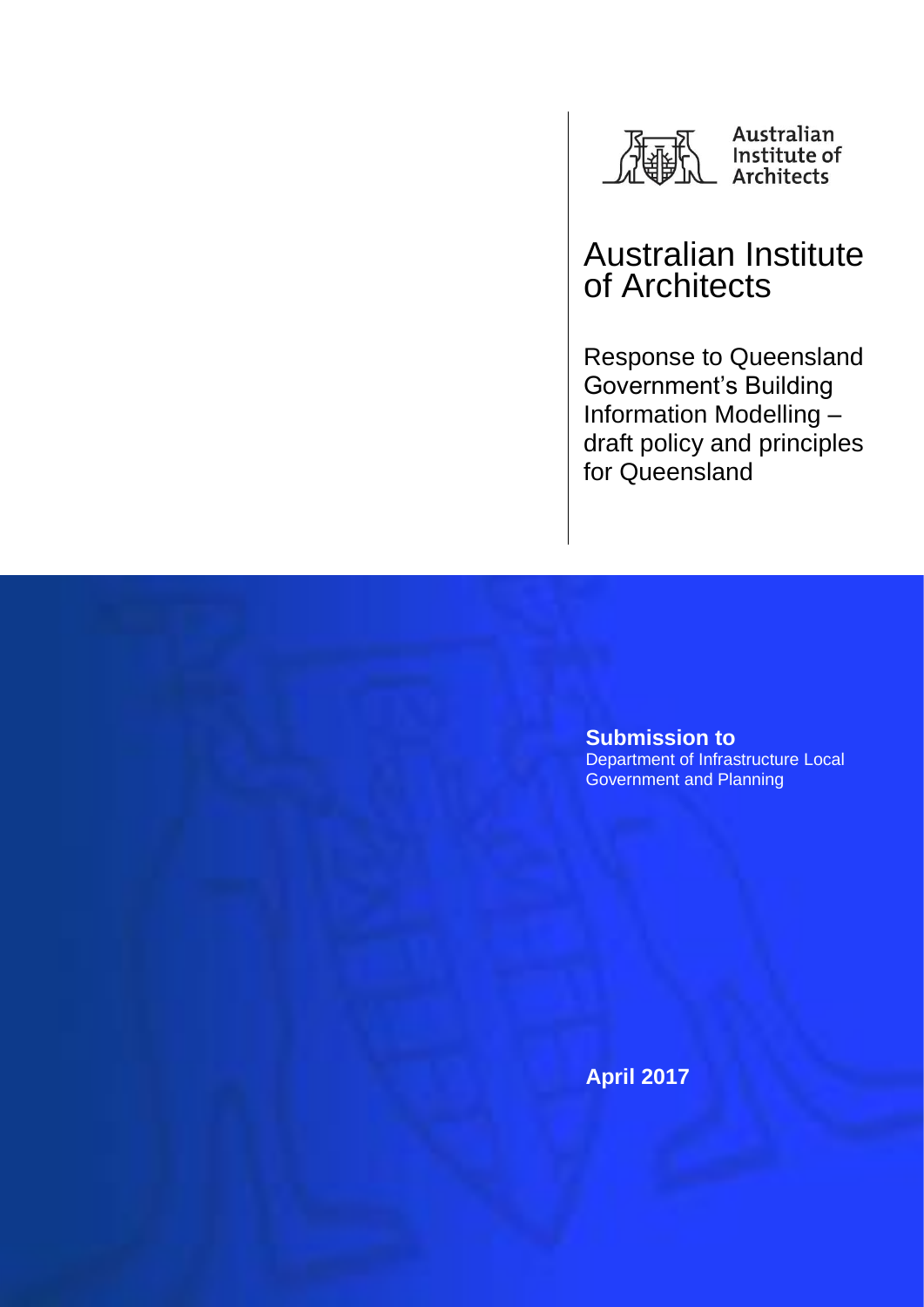### **SUBMISSION BY**

The Australian Institute of Architects – Queensland Chapter ABN 72 000 023 012 70 Merivale Street SOUTH BRISBANE QLD 4101 PO Box 3275 SOUTH BRISBANE QLD 4101 Telephone: 07 3828 4100 email: Judith.gilmore@architecture.com.au

# **PURPOSE**

- This submission is made by the Queensland Chapter of the Australian Institute of Architects (AIA) to the Queensland Department of Infrastructure, Local Government and Planning.
- At the time of this submission the President of the Queensland Chapter is Bruce Wolfe FRAIA.
- This paper was prepared by members of the Practice Committee for the Queensland Chapter Council.

## **INFORMATION**

#### *Who is making this submission?*

- The Australian Institute of Architects is an independent voluntary subscription-based member organization with approximately 11,000 members who are bound by a Code of Conduct and Disciplinary Procedures.
- The Institute, incorporated in 1929, is one of the 96 member associations of the International Union of Architects (UIA) and is represented on the International Practice Commission.

#### *Where does the Institute rank as a professional association?*

 At approximately 11,000 members, the Institute represents the largest group of non-engineer design professionals in Australia.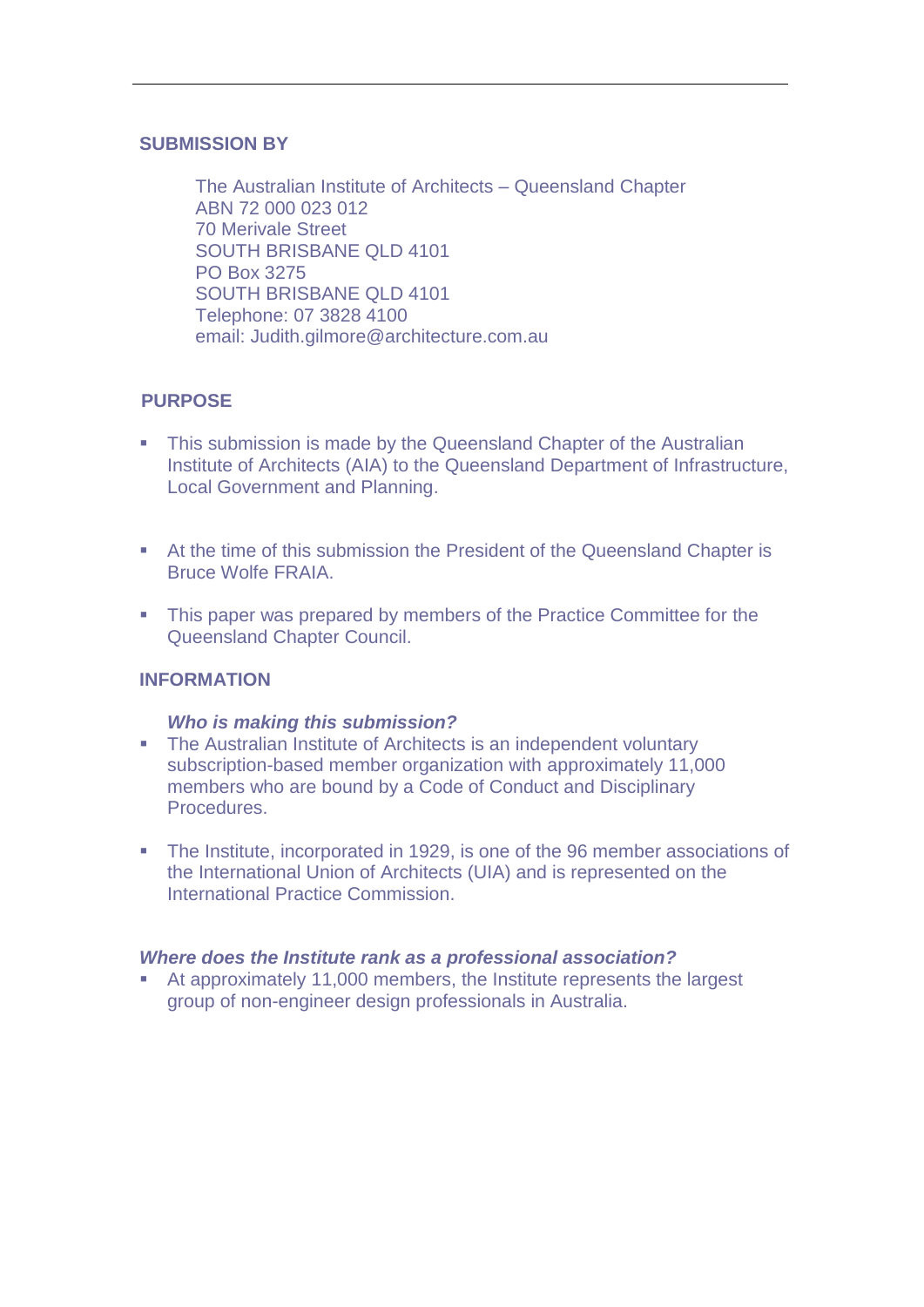# **Australian Institute of Architects Response to Qld Government** *Draft policy and principles* **for Building Information Modelling**

The Queensland Chapter of the Australian Institute of Architects (AIA) welcomes the Queensland Government's initiative to prepare Queensland for Building Information Modelling (BIM). The AIA supports the Government's aims to:

- deliver efficiency in the procurement and management of buildings and infrastructure
- develop BIM capability across government agencies
- build the capacity of Queensland industry, ahead of any mandated adoption of BIM

#### **Investigate and realise the perceived benefits of BIM**

Efficient delivery of building is a goal which the AIA shares with government. To realise *efficacy* of the Queensland response, suitable investment is required to build the capability and capacity necessary to deliver it.

The AIA supports an evidence based approach to identify ways in which BIM can successfully improve the procurement, design and management of buildings and other infrastructure. There is a need to determine how to attain policy goals. Suggested actions are:

**Delivery on time:** Identify resource implications of project planning and design in BIM.

**Reduced project risk:** A 360-degree review of project risk is necessary, if the benefits of BIM are to be realised. The allocation of risk from the use of BIM in integrated project delivery (IPD) needs to be defined and agreed by the various participants. The allocation of risk in the writing of standard BIM Management Plans and BIM agreements requires coordinated input from professional indemnity insurers and state government prior to commencement of any BIM projects in Queensland.

**Improved safety:** Automation of current safety assessment methods will not improve safety. New processes to facilitate design analysis and implement design responses are required. It is also necessary to encourage effective building management processes, including effective input into Safety in Design Reviews from facilities management at design stage. The adoption of these processes will involve increased assessment of the impact safety regulation, require active engagement by government agencies and will incur resource costs.

To Improve **built outcomes and reduce costs:** these are broad goals which may be achieved in many ways, e.g. Intensified BIM prototyping (i.e. more work on detailed design and increased analysis?). Savings in capital or procedural improvements through BIM may require commitment of increased resources in design fees and construction planning to realise them. Client agencies must also be prepared to become involved in a more transparent and lengthy design process.

Building information modelling requires intensive 'front-loading' of design and documentation resources earlier in the design process, which results in a higher consultant fees to be generated during concept, sketch and design development than contemporary design methods. The reference to 'reductions of cost' through BIM will mainly be delivered through

- increased analysis of design, constructional methodology and costs,
- the potential for reduction of changes in scope or detail during documentation and construction,
- better and more detailed understanding of the logistics to build the project and hence
- Reduced construction programmes.

**Improved asset management:** The use of BIM requires improved data management. Automating current practices will not improve asset management, if data is inadequate, obsolete or defective. Asset management is substantially influenced by the facilities management (FM) processes adopted by client agencies. More active BIM-based FM methods will increase the level of detail (LOD) *i.e. the content* required of the BIM model, by asset managers.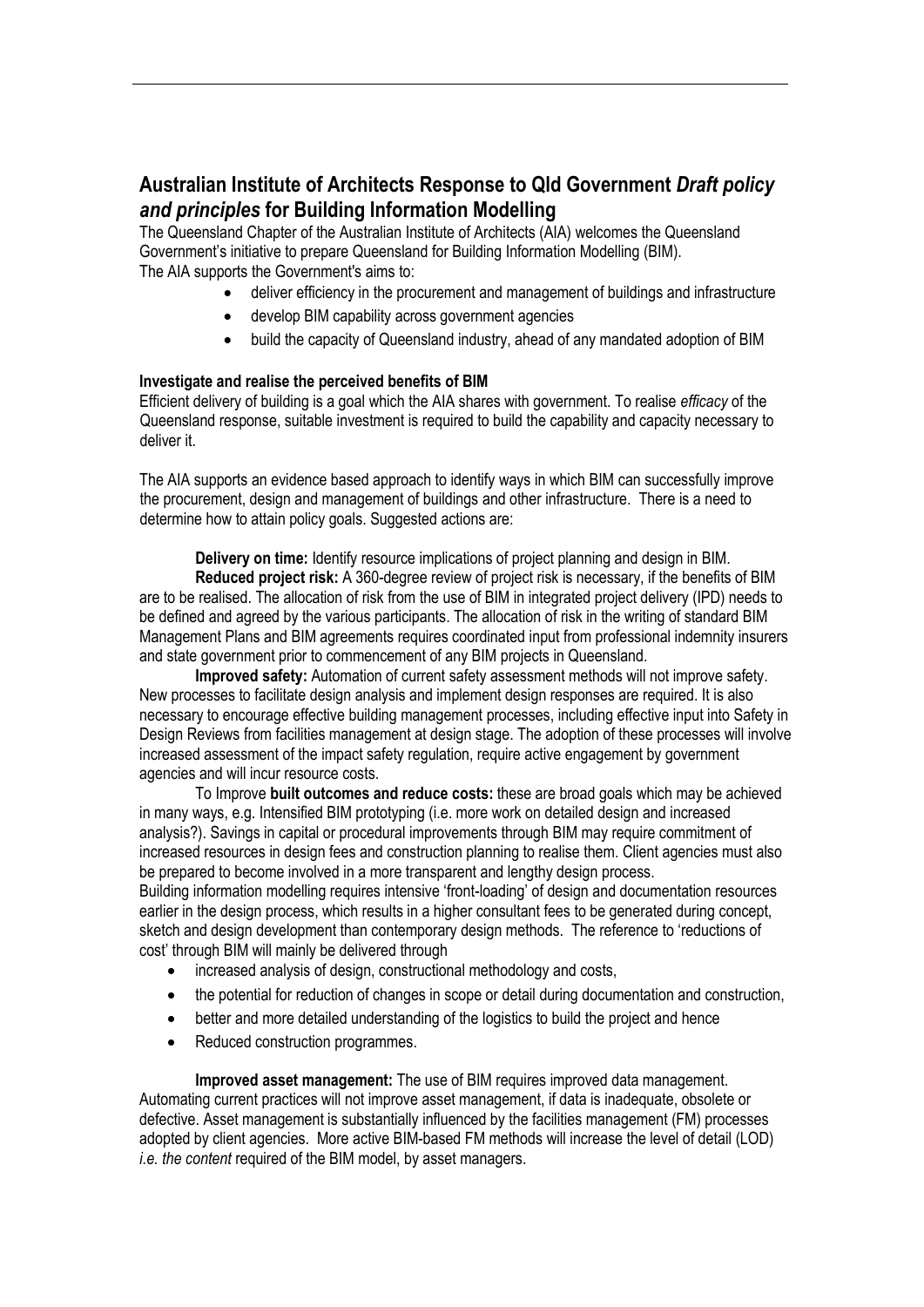#### **The AIA supports an Evidence based approach to BIM**

The impact of BIM will be transformative. A commitment to implement BIM in will require commitment to capability and capacity building, the full extent of which cannot yet be determined.

For this reason, the AIA supports the early use of pilot projects to evaluate the costs and benefits of BIM and to distribute the outcomes for industry review and comment.

#### **Consistency**

The AIA supports the commitment to a consistent harmonised approach across jurisdictions.

#### **The need to Review and consult on BIM requirements**.

A public plan for **consultation** with industry is required in order to work collaboratively with building professions and suppliers in order to generate:

- **reliable** 'open BIM' software
- BIM Management Plans and detailed specifications for BIM models
- cooperative models of professional practice
- viable commercial risk sharing; and
- fair and robust commercial agreements and consultant procurement strategies

It is unclear whether the NATSPEC National BIM Guidelines are the best basis for BIM in Australia. American or British practice provides working examples, which have not yet been properly evaluated for local adaptation.

BIM scheduling of design costs will require intensive data input into models at a level which currently exceeds the resources allocated to any traditional design process or current government capital works program.

#### **"Open BIM" is necessary to promote consistency and inter-operability**

Open BIM is welcomed, but is a concept that currently needs contractual definition and, detailed technical realisation.

To guide future planning for mandated BIM in Queensland, active government engagement is necessary. Implications which may not have been considered by government include the need for:

- certification of 'approved' proprietary BIM software, suitable for use as 'Open BIM' on Qld Government projects
- working with international software companies to bring propriety software into conformance with Qld Government requirements.
- transparent procurement and assessment tools to evaluate BIM capability, to evaluate BIM tenders and to assess BIM deliverables.
- "easy and efficient accessibility of BIM data" will require widespread training of asset managers and clerical support staff, not only design professionals.

#### **Plan and develop the capacity and skill of local industry.**

The 2023 timeframe for BIM implementation is reasonable only if specifications for BIM documentation, supporting consultant and construction contracts and product supplier agreements can be completed prior to mandated BIM requirements for Qld government projects.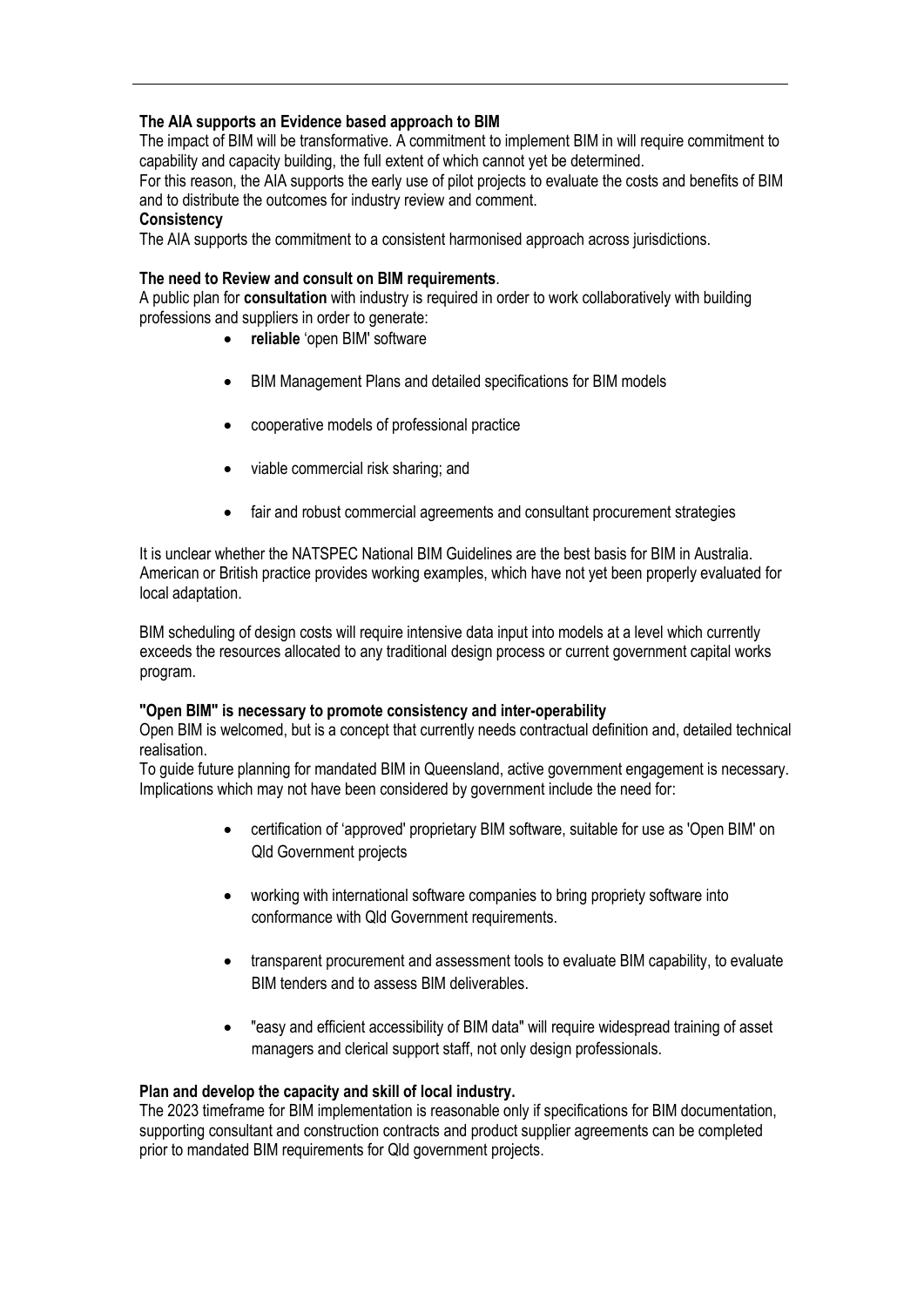Industry and client expectations must also be grounded in experience from real-world pilot projects, not mythology derived from software marketing. Current AIA member experience suggests that the potential of BIM software is still evolving, but clearly the potential of BIM is currently far in advance of the BIM contracts available to attain it.

Experience also suggests that even institutional clients often find that the cost of BIM documentation currently exceeds the financial resources they are prepared to commit in order to realise it.

#### **Upgrade building data and asset records management**

An area where government is likely to derive benefit from BIM is in asset management. It is important to recognise here, that in BIM the management of embedded *information* is as important as more visible changes to design representation.

If the benefit of BIM is to be delivered, there must be a commitment to invest sufficient resources to build the systems necessary to generate, integrate, maintain and retrieve massive amounts of project data. This is an area in which the AIA has unique experience to lead investigation into the development of new design processes.

#### **Responsible Agency for BIM implementation**

Under the proposed policy, relevant BIM expertise will be developed and maintained by individual agencies. A coordinated and consistent Qld government response, suggests the need for leadership and consistent management to ensure:

- the BIM capability of any agency
- consistency in the creation of BIM project plans and BIM deliverables
- records management consistent with any proposed Qld BIM Management Plan.

#### **Summary:**

**BIM requires a completely new methodology.** The impact of BIM will transform procurement, design, construction and building management. Mandatory adoption of BIM requires intense generation, coordination and retrieval of building information, which will substantially exceed the volume and intensity necessary for traditional construction documentation and existing procurement and asset management techniques.

The development of capability in the broadest sense is necessary to capture the perceived benefits of BIM. The legal and commercial framework necessary to support BIM is embryonic. Development of new contracts for design consultants in conjunction with industry supported BIM management plans is necessary.

#### **Recommendations**

The AIA welcomes Qld government leadership in BIM, and offers support to this initiative. In order to achieve the stated policy goals the AIA recommends:

1. Detailed public plan for the consultative development of BIM capability.

2. Close involvement with the AIA and ACA, Engineers Australia, Universities and product suppliers to define viable BIM methods for Queensland. Including

- BIM protocols,
- BIM Data Transfer Protocols and Specifications,
- BIM Management Plans and
- Legally robust and commercially viable consultant contracts, BIM management plans and BIM model specifications, construction contracts, product specifications and supplier agreements.

3. AIA representation is sought on the Queensland BIM Working Group by the AIA and the ACA for architects and other professional advisory groups, including engineers and construction law professionals.

4. Investigation of incentives for Qld industry participants who invest in technology and capability development, to maintain and reinforce the software development by international software suppliers that will be responsive to local requirements.